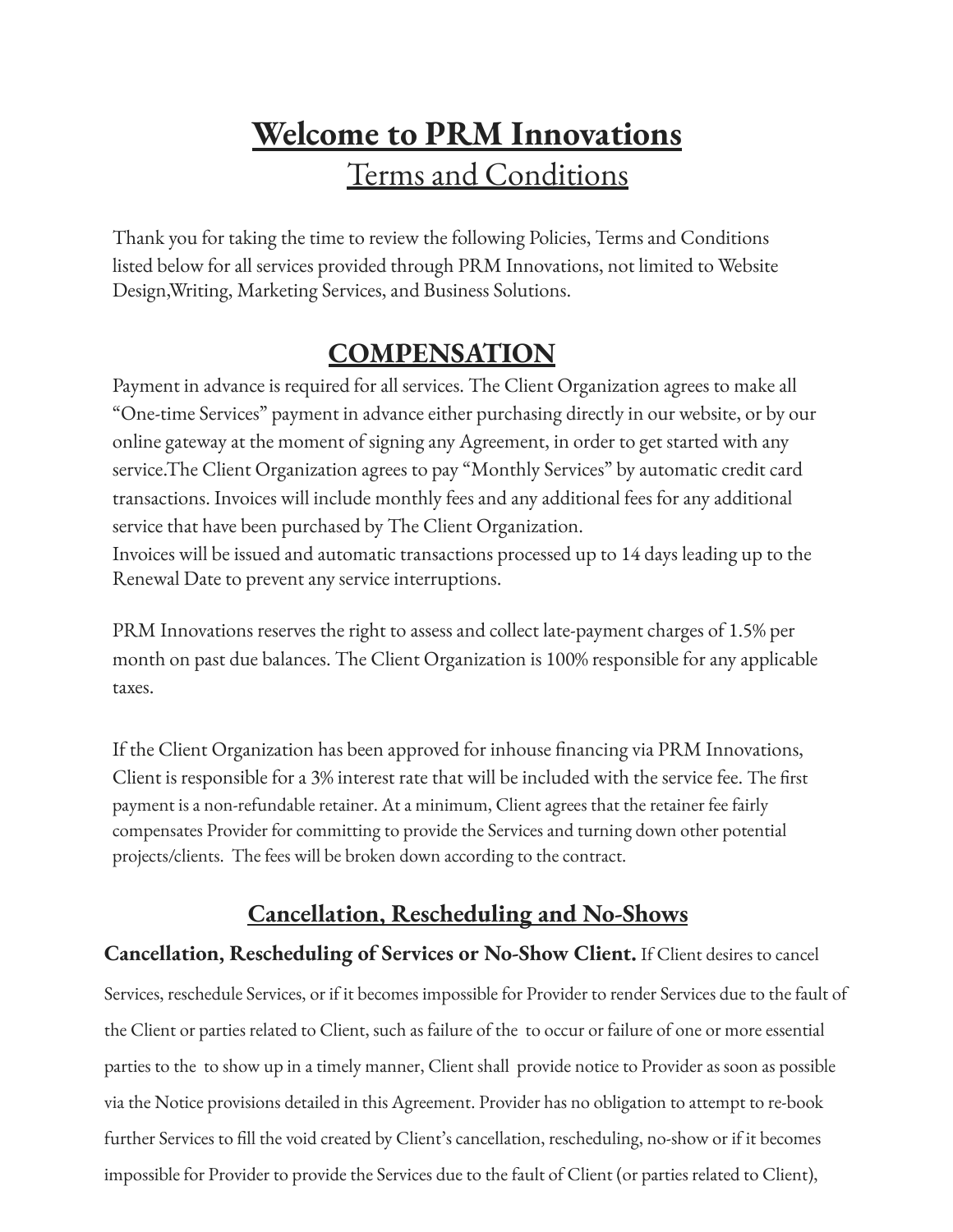and Provider will not be obligated to refund any monies Client has previously paid towards the Total Cost.

Client is not relieved of any payment obligations for cancelled Services, rescheduled Services, failing to show up for the , or should it become impossible for Provider to provide the services due to the fault of Client (or parties related to Client) unless the Parties otherwise agree in writing. For instance, if Provider is able to secure another, unrelated client for , then Provider may choose, at its sole discretion, to excuse all (or a portion of) Client's outstanding balance of the Total Cost.

PRM Innovations reserves the right to cancel any agreement on projects that are abandoned or lay dormant for more than 30 days with or without notice and without refund.

Read Refund Policy below.

### **Impossibility**

**Force Majeure.** Notwithstanding the above, either party may choose to be excused of any further performance obligations in the event of a disastrous occurrence outside the control of either party, such as, but not limited to:

- 1. A natural disaster (fires, explosions, earthquakes, hurricane, flooding, storms or infestation); or
- 2. War, Invasion, Act of Foreign Enemies, Embargo, or other Hostility (whether declared or not); or
- 3. Any hazardous situation created outside the control of either party such as a riot, disorder, nuclear leak or explosion, or act or threat of terrorism.

**Failure to Perform Services.** In the event Provider cannot or will not perform its obligations in

any or all parts of this Agreement, it (or a responsible party) will:

- 1. Immediately give Notice to Client via the Notice provisions detailed in this Agreement; and
- 2. Issue a refund or credit based on a reasonably accurate percentage of Services rendered; and
- 3. Excuse Client of any further performance and/or payment obligations in this Agreement.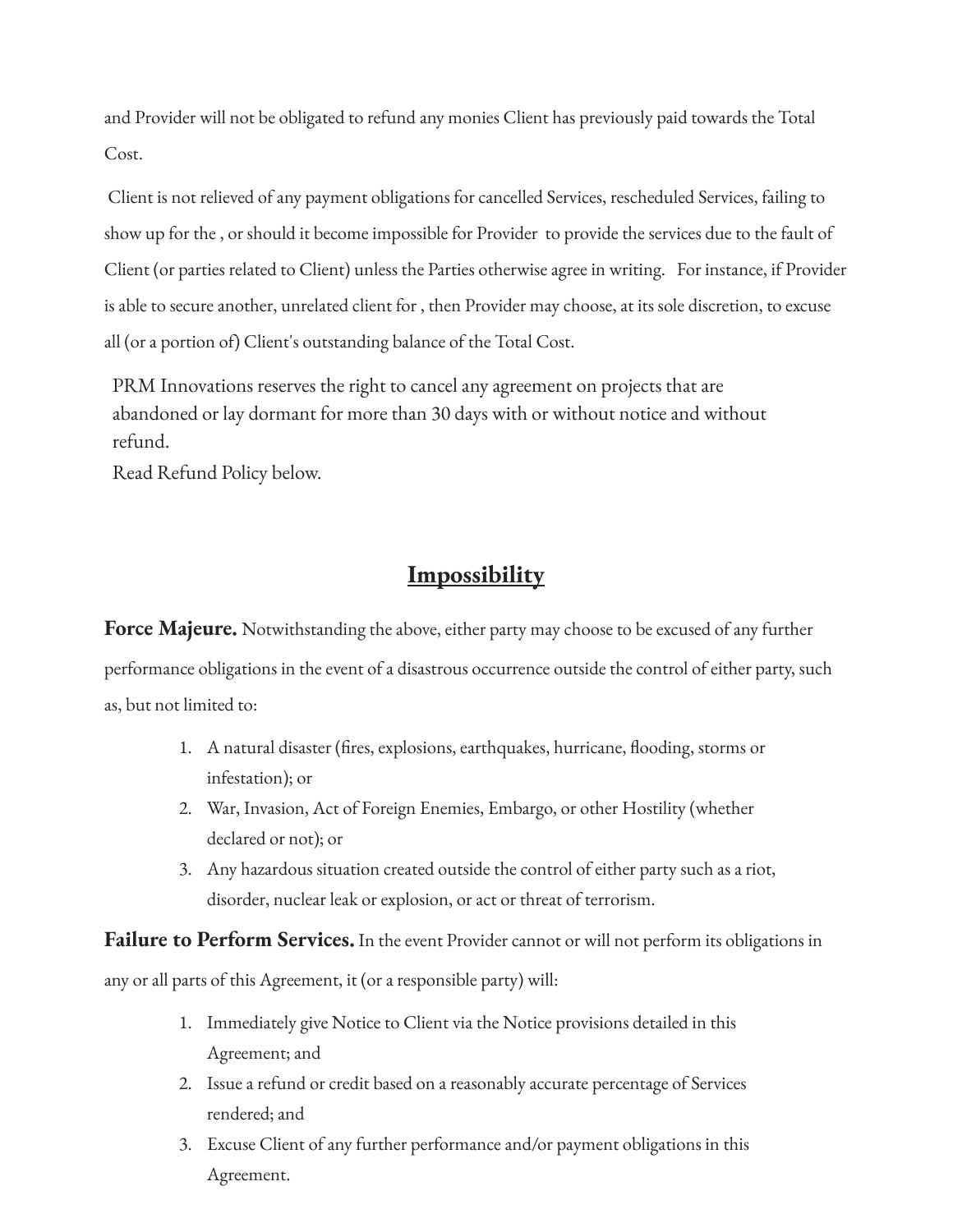#### **REFUND POLICY**

A 100% refund will be made only in the event of a cancellation within 5 business hours of signing the initial contract. All sales are final. A project may be split into monthly payments as a courtesy to the client. Once a payment or deposit is made, *it is non-refundable*.

All digital marketing packages including SEO and Social Media are not refundable, but the client may cancel with a notice written 30 days in advance. Read Cancellation Policy above. We do not offer any refund for services already delivered, started, or any other miscellaneous charges which are non-recoverable for PRM Innovations. No payment will be refunded once an initial draft is provided. There are no partial refunds for projects mid-way through a milestone phase.

There are no refunds or credits of any kind for Search Engine Optimization (SEO), Pay-Per-Click (PPC), Social Media Marketing (SMM), Email Marketing, or any other third-party online marketing service even if a fee was paid in advance. After a payment is made, there are no exceptions to our refund policy.

Web design and development of projects demand extensive time,resources, and incur internal expenses. Therefore once a payment or deposit is made, it is non-refundable. Payment for hosting is non-refundable.

We do not offer refunds on deposits or payments for projects that are abandoned or lay dormant for more than 30 days. If you signed up for our services but did not make use of them after (3) business days of signing the contract, then you are still entitled to pay us and will not be able to be refunded for any previous payments.

All billing cycles for agreed services will continue until The Client Organization sends a cancellation notice in writing. Read Cancellation Policy above.

# **Exclusivity**

**Exclusivity.** Client understands and agrees that he or she has hired Provider exclusive of any other service provider. In order to provide a high level of satisfaction and quality of service, no other service providers, other than any assistant or third party that Provider hires to complete the Services outlined in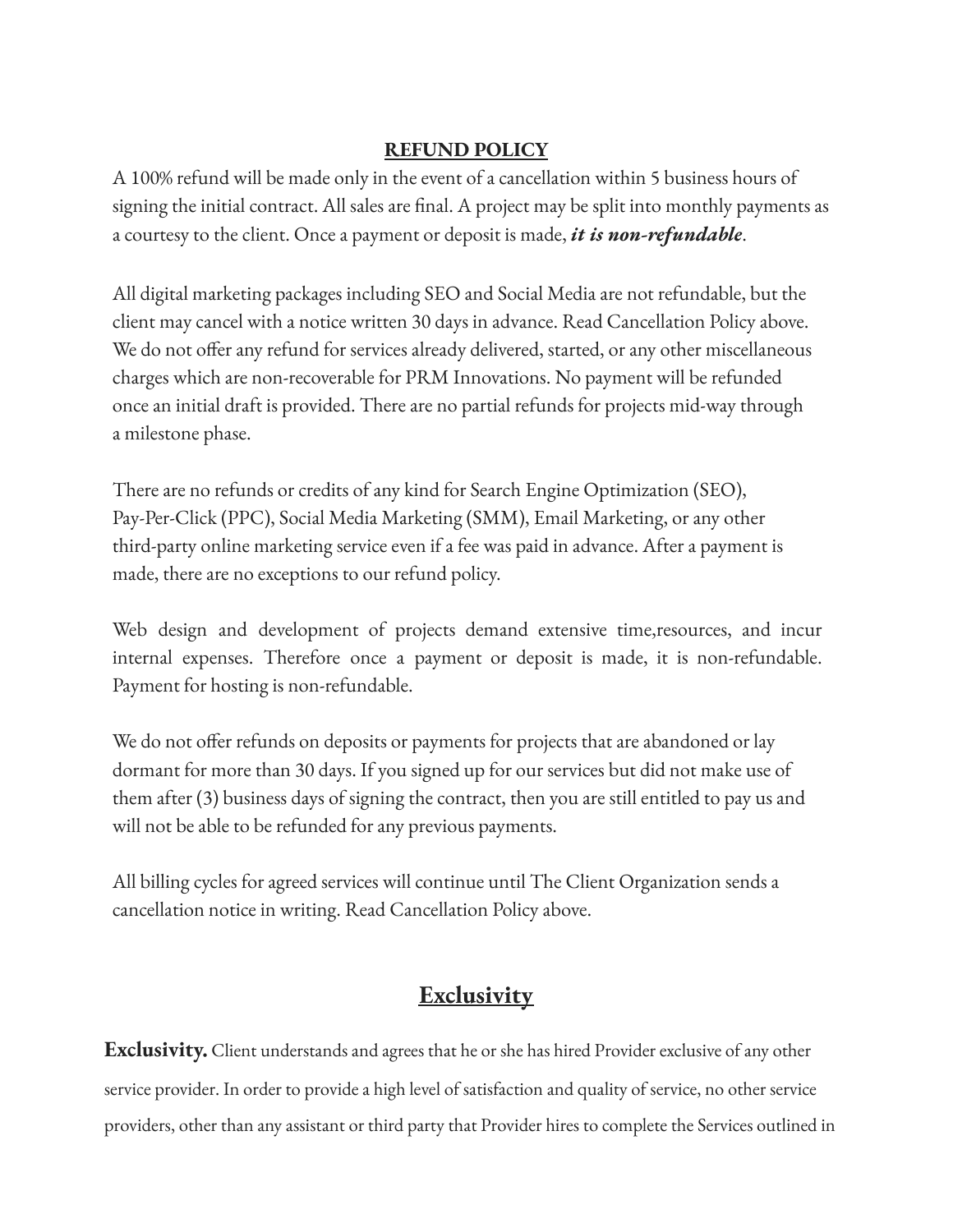your Agreement, are permitted to provide the same or similar services or products, paid or unpaid, at the locations and dates specified in this Agreement.

## **Intellectual Property**

**Copyright Ownership.** In the event that any copyrighted work(s) are created as a result of the Services provided by Provider in accordance with your Agreement, Provider owns all copyrights in any and all work(s) it creates or produces pursuant to federal copyright law (Title 17, Chapter 2, Section 201-02 of the United States Code), whether registered or unregistered. Any and all products, whether tangible or intangible, produced or created in connection with, or in the process of fulfilling your Agreement, are expressly and solely owned by Provider and may be used in the reasonable course of Provider business. Should Client default on contractual payment, full copyright, trademarks, and ownership remains with Provider.

**Permitted Uses of Product(s).** Provider grants to Client a non-exclusive license of product(s) produced with and for Client for personal use only so long as Client provides Provider with attribution each time Client uses Provider's property. Personal use includes, but is not limited to, use within the following contexts:

- 1. In photos on Client's personal social media pages or profiles; or
- 2. In personal creations, such as a scrapbook or personal gift; or
- 3. In personal communications, such as a family newsletter or email or holiday card.

#### **Artistic Release**

**Style.** Client has spent a satisfactory amount of time reviewing Provider's work and has a reasonable expectation that Provider will perform the Services in a similar manner and style unless otherwise specified in this Agreement.

**Consistency.** Provider will use reasonable efforts to ensure Client's desired Services are produced in a style and manner consistent with Provider current portfolio and Provider will try to incorporate any reasonable suggestion made by Client. However, Client understands and agrees that:

1. Every client and business is different, with different tastes, budgets, and needs;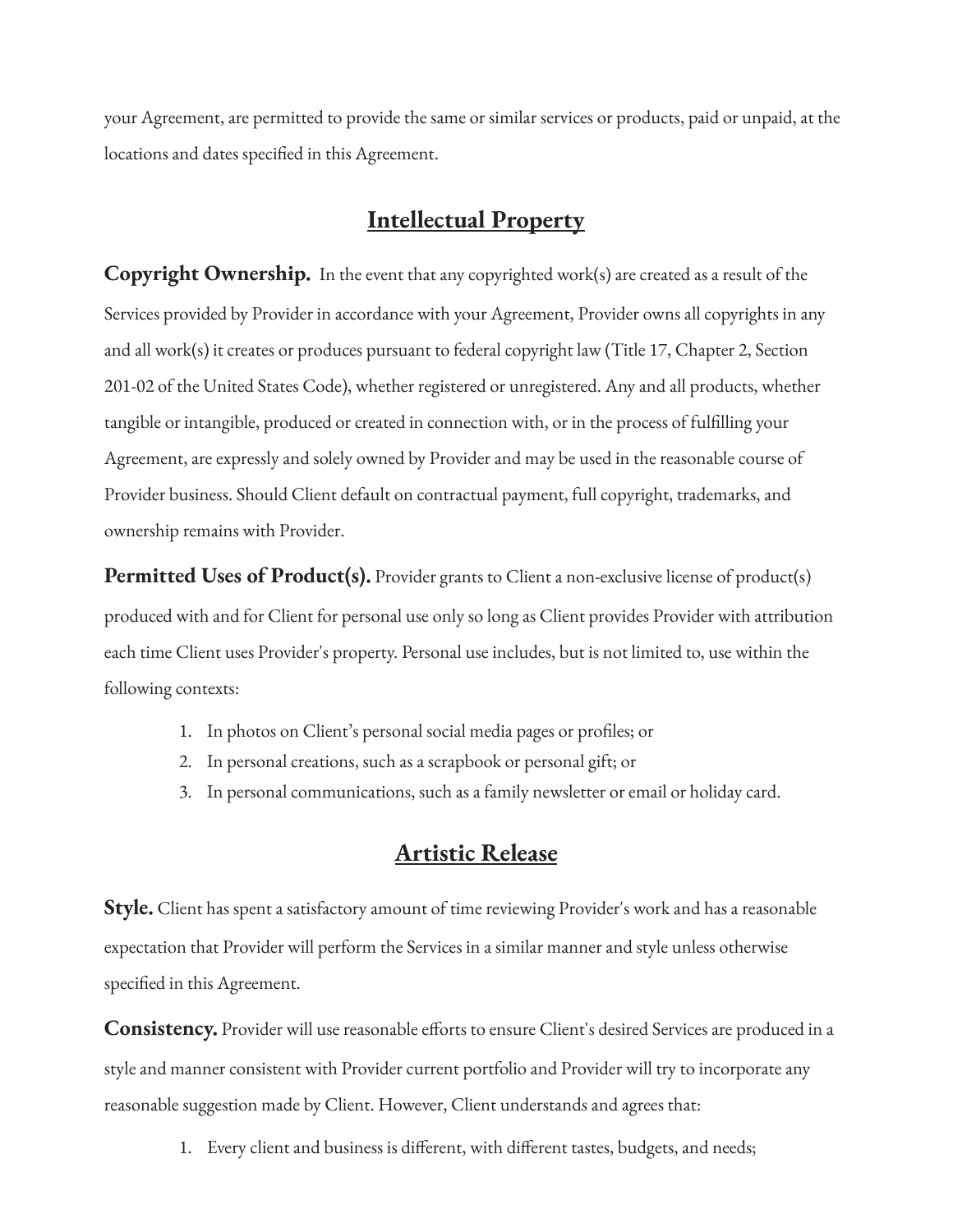- 2. Provider services are often a subjective art and Provider has a unique vision, with an ever-evolving style and technique;
- 3. Provider will use its artistic judgment when providing Services for Client, which may not include strict adherence to Client's suggestions;
- 4. Although Provider will use reasonable efforts to incorporate Client's suggestions and desires when providing Client with the Services, Provider shall have final say regarding the aesthetic judgment and artistic quality of the Services;
- 5. Dissatisfaction with Provider's aesthetic judgment or artistic ability are not valid reasons for termination of this Agreement or request of any monies returned.

### **REVISIONS ENTITLEMENT**

The Client is entitled to 3 revisions of the work conducted by the Provider. Any revisions exceeding this amount will be chargeable at a rate of \$150 usd per revision.

#### **DOMAIN NAMES AND WEB HOSTING**

Hosting and domain are not included in the price for Website Design. Client Organization is responsible for obtaining their own domain and hosting through us or a third-party company of their choice. PRM Innovations can supply to the client's organization account credentials for domain name registration and/or web hosting once the account is paid up to date. Please read Additional Expenses for more information.

#### **PROJECT DELAYS, CLIENT LIABILITY, AND APPROVALS**

Any time frames or estimates that we give are contingent upon your full cooperation and complete and final content in photography for the work pages.

During development, there is a certain amount of feedback required in order to progress to subsequent phases. It is required that a single point of contact be appointed from your side and be made available on a daily basis in order to expedite the feedback process.

If The Client fails to provide content materials, pictures, or any other information that will cause a delay of over 3 days in the project, there will be a waiting period of 30 days to reinstate your project into the pipeline.

On completion of the work, you will be notified and have the opportunity to review it. Nothing will be published without approval. You must notify us in writing of any unsatisfactory points within 7 days of such notification.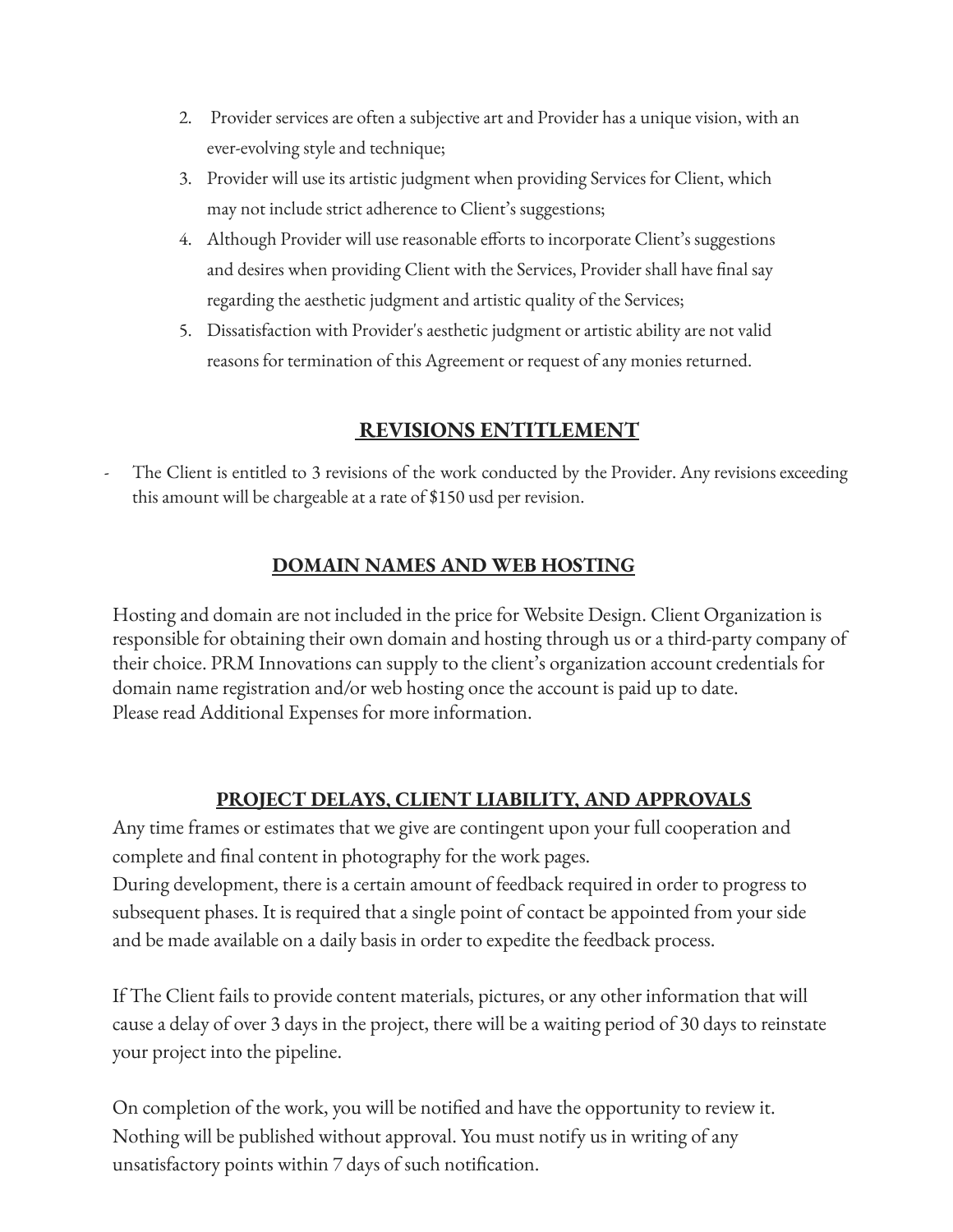Once the final revision is approved, work cannot subsequently be rejected and the contract will be considered completed. Client Organization will receive website files, logins, passwords of their website,and final copies of completed work.

### **WARRANTY BY YOU AS TO OWNERSHIP OF INTELLECTUAL PROPERTY RIGHTS**

The client organization must obtain all necessary permissions and authorities in respect of the use of all copy, graphic images, registered company logos, names and trademarks, or any other material supplied to us.

PRM Innovations will not be responsible for any claims or legal actions related to the content, graphic images, videos, registered company logos, names and trademarks, or any other material supplied to us for your project.

#### **NON-DISCLOSURE**

PRM Innovations (and any subcontractors we engage) will not at any time divulge any information that is proprietary to the client organization and will protect such information as confidential; neither will The Client Organization any time divulge any information that is proprietary to the PRM Innovations and will protect such information as confidential

#### **ADDITIONAL EXPENSES**

Any additional expense will be reimbursed to PRM Innovations by The Client Organization including but not limited to the purchase of templates, third party software, stock photographs, fonts, domain name registration, web hosting,event requirements or comparable expenses.

The Client is required to pre-approve all the expenses/all expenses over \$50usd.

### **Appropriate Conduct/ Safe Working Environment:**

#### **Project**:

The Client(s) expressly agree(s) to take best efforts to provide [Provider] and Provider's staff with safe and appropriate working conditions (if applicable). In the event of circumstances deemed by either [Provider] or a bystander to present a threat or implied threat of injury or harm to [Provider] staff or equipment, the [Provider] reserves the right to cancel all services remaining under this Agreement and